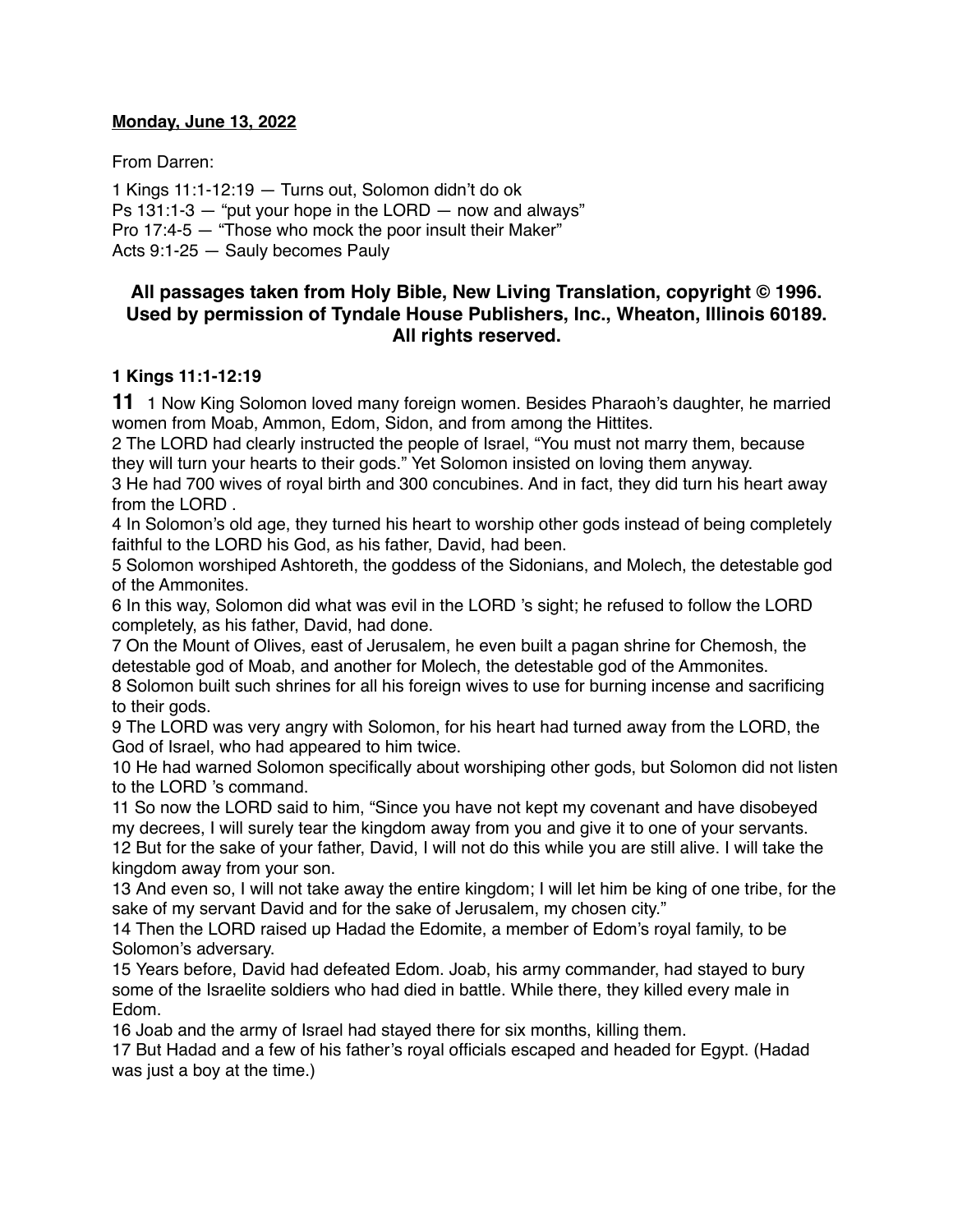18 They set out from Midian and went to Paran, where others joined them. Then they traveled to Egypt and went to Pharaoh, who gave them a home, food, and some land.

19 Pharaoh grew very fond of Hadad, and he gave him his wife's sister in marriage—the sister of Queen Tahpenes.

20 She bore him a son named Genubath. Tahpenes raised him in Pharaoh's palace among Pharaoh's own sons.

21 When the news reached Hadad in Egypt that David and his commander Joab were both dead, he said to Pharaoh, "Let me return to my own country."

22 "Why?" Pharaoh asked him. "What do you lack here that makes you want to go home?" "Nothing," he replied. "But even so, please let me return home."

23 God also raised up Rezon son of Eliada as Solomon's adversary. Rezon had fled from his master, King Hadadezer of Zobah,

24 and had become the leader of a gang of rebels. After David conquered Hadadezer, Rezon and his men fled to Damascus, where he became king.

25 Rezon was Israel's bitter adversary for the rest of Solomon's reign, and he made trouble, just as Hadad did. Rezon hated Israel intensely and continued to reign in Aram.

26 Another rebel leader was Jeroboam son of Nebat, one of Solomon's own officials. He came from the town of Zeredah in Ephraim, and his mother was Zeruah, a widow.

27 This is the story behind his rebellion. Solomon was rebuilding the supporting terraces and repairing the walls of the city of his father, David.

28 Jeroboam was a very capable young man, and when Solomon saw how industrious he was, he put him in charge of the labor force from the tribes of Ephraim and Manasseh, the descendants of Joseph.

29 One day as Jeroboam was leaving Jerusalem, the prophet Ahijah from Shiloh met him along the way. Ahijah was wearing a new cloak. The two of them were alone in a field,

30 and Ahijah took hold of the new cloak he was wearing and tore it into twelve pieces.

31 Then he said to Jeroboam, "Take ten of these pieces, for this is what the LORD, the God of Israel, says: 'I am about to tear the kingdom from the hand of Solomon, and I will give ten of the tribes to you!

32 But I will leave him one tribe for the sake of my servant David and for the sake of Jerusalem, which I have chosen out of all the tribes of Israel.

33 For Solomon has abandoned me and worshiped Ashtoreth, the goddess of the Sidonians; Chemosh, the god of Moab; and Molech, the god of the Ammonites. He has not followed my ways and done what is pleasing in my sight. He has not obeyed my decrees and regulations as David his father did.

34 "'But I will not take the entire kingdom from Solomon at this time. For the sake of my servant David, the one whom I chose and who obeyed my commands and decrees, I will keep Solomon as leader for the rest of his life.

35 But I will take the kingdom away from his son and give ten of the tribes to you.

36 His son will have one tribe so that the descendants of David my servant will continue to reign, shining like a lamp in Jerusalem, the city I have chosen to be the place for my name. 37 And I will place you on the throne of Israel, and you will rule over all that your heart desires.

38 If you listen to what I tell you and follow my ways and do whatever I consider to be right, and if you obey my decrees and commands, as my servant David did, then I will always be with you. I will establish an enduring dynasty for you as I did for David, and I will give Israel to you.

39 Because of Solomon's sin I will punish the descendants of David—though not forever.'" 40 Solomon tried to kill Jeroboam, but he fled to King Shishak of Egypt and stayed there until

Solomon died.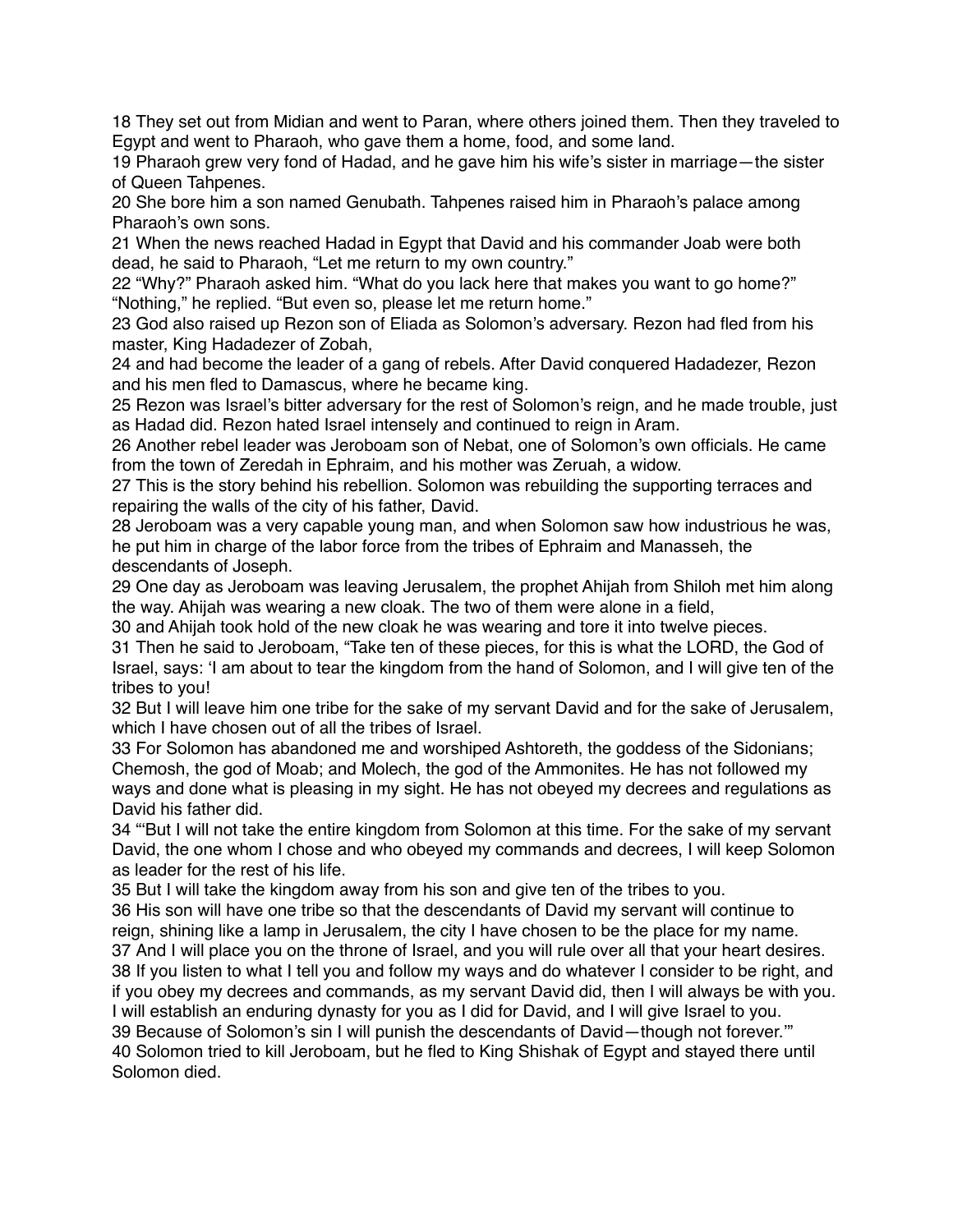41 The rest of the events in Solomon's reign, including all his deeds and his wisdom, are recorded in The Book of the Acts of Solomon.

42 Solomon ruled in Jerusalem over all Israel for forty years.

43 When he died, he was buried in the City of David, named for his father. Then his son Rehoboam became the next king.

**12** 1 Rehoboam went to Shechem, where all Israel had gathered to make him king.

2 When Jeroboam son of Nebat heard of this, he returned from Egypt, for he had fled to Egypt to escape from King Solomon.

3 The leaders of Israel summoned him, and Jeroboam and the whole assembly of Israel went to speak with Rehoboam.

4 "Your father was a hard master," they said. "Lighten the harsh labor demands and heavy taxes that your father imposed on us. Then we will be your loyal subjects."

5 Rehoboam replied, "Give me three days to think this over. Then come back for my answer." So the people went away.

6 Then King Rehoboam discussed the matter with the older men who had counseled his father, Solomon. "What is your advice?" he asked. "How should I answer these people?"

7 The older counselors replied, "If you are willing to be a servant to these people today and give them a favorable answer, they will always be your loyal subjects."

8 But Rehoboam rejected the advice of the older men and instead asked the opinion of the young men who had grown up with him and were now his advisers.

9 "What is your advice?" he asked them. "How should I answer these people who want me to lighten the burdens imposed by my father?"

10 The young men replied, "This is what you should tell those complainers who want a lighter burden: 'My little finger is thicker than my father's waist!

11 Yes, my father laid heavy burdens on you, but I'm going to make them even heavier! My father beat you with whips, but I will beat you with scorpions!"

12 Three days later Jeroboam and all the people returned to hear Rehoboam's decision, just as the king had ordered.

13 But Rehoboam spoke harshly to the people, for he rejected the advice of the older counselors

14 and followed the counsel of his younger advisers. He told the people, "My father laid heavy burdens on you, but I'm going to make them even heavier! My father beat you with whips, but I will beat you with scorpions!"

15 So the king paid no attention to the people. This turn of events was the will of the LORD, for it fulfilled the LORD 's message to Jeroboam son of Nebat through the prophet Ahijah from Shiloh.

16 When all Israel realized that the king had refused to listen to them, they responded, "Down with the dynasty of David! We have no interest in the son of Jesse. Back to your homes,

O Israel! Look out for your own house, O David!" So the people of Israel returned home. 17 But Rehoboam continued to rule over the Israelites who lived in the towns of Judah.

18 King Rehoboam sent Adoniram, who was in charge of forced labor, to restore order, but the people of Israel stoned him to death. When this news reached King Rehoboam, he quickly jumped into his chariot and fled to Jerusalem.

19 And to this day the northern tribes of Israel have refused to be ruled by a descendant of David.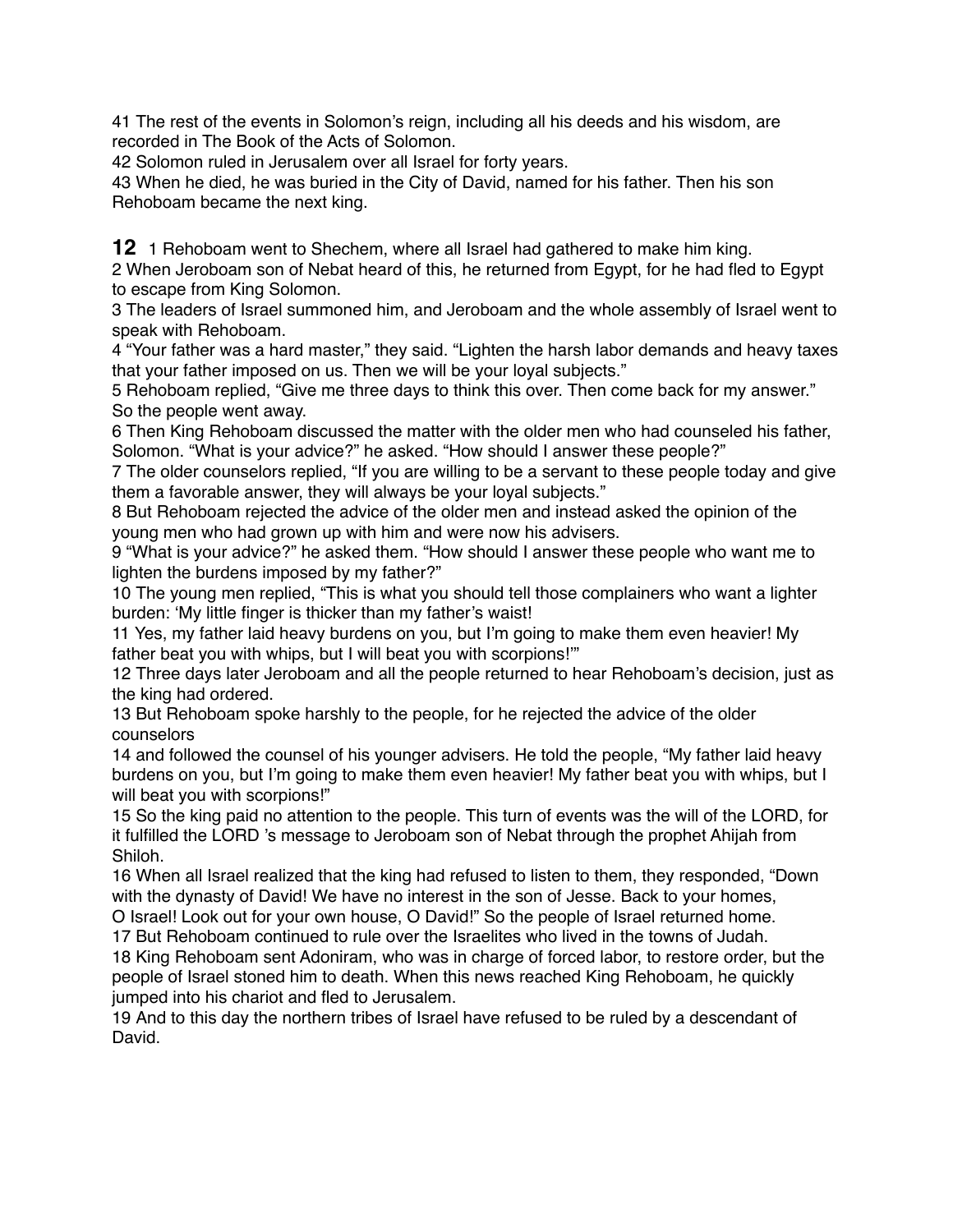### **Psalm 131:1-3**

**131** 1 LORD, my heart is not proud; my eyes are not haughty. I don't concern myself with matters too great or too awesome for me to grasp.

2 Instead, I have calmed and quieted myself, like a weaned child who no longer cries for its mother's milk. Yes, like a weaned child is my soul within me.

3 O Israel, put your hope in the LORD — now and always.

#### **Proverbs 17:4-5**

**17** 4 Wrongdoers eagerly listen to gossip; liars pay close attention to slander.

5 Those who mock the poor insult their Maker; those who rejoice at the misfortune of others will be punished.

# **Acts 9:1-25**

**9** 1 Meanwhile, Saul was uttering threats with every breath and was eager to kill the Lord's followers. So he went to the high priest.

2 He requested letters addressed to the synagogues in Damascus, asking for their cooperation in the arrest of any followers of the Way he found there. He wanted to bring them—both men and women—back to Jerusalem in chains.

3 As he was approaching Damascus on this mission, a light from heaven suddenly shone down around him.

4 He fell to the ground and heard a voice saying to him, "Saul! Saul! Why are you persecuting me?"

5 "Who are you, lord?" Saul asked. And the voice replied, "I am Jesus, the one you are persecuting!

6 Now get up and go into the city, and you will be told what you must do."

7 The men with Saul stood speechless, for they heard the sound of someone's voice but saw no one!

8 Saul picked himself up off the ground, but when he opened his eyes he was blind. So his companions led him by the hand to Damascus.

9 He remained there blind for three days and did not eat or drink.

10 Now there was a believer in Damascus named Ananias. The Lord spoke to him in a vision, calling, "Ananias!" "Yes, Lord!" he replied.

11 The Lord said, "Go over to Straight Street, to the house of Judas. When you get there, ask for a man from Tarsus named Saul. He is praying to me right now.

12 I have shown him a vision of a man named Ananias coming in and laying hands on him so he can see again."

13 "But Lord," exclaimed Ananias, "I've heard many people talk about the terrible things this man has done to the believers in Jerusalem!

14 And he is authorized by the leading priests to arrest everyone who calls upon your name." 15 But the Lord said, "Go, for Saul is my chosen instrument to take my message to the Gentiles and to kings, as well as to the people of Israel.

16 And I will show him how much he must suffer for my name's sake."

17 So Ananias went and found Saul. He laid his hands on him and said, "Brother Saul, the Lord Jesus, who appeared to you on the road, has sent me so that you might regain your sight and be filled with the Holy Spirit."